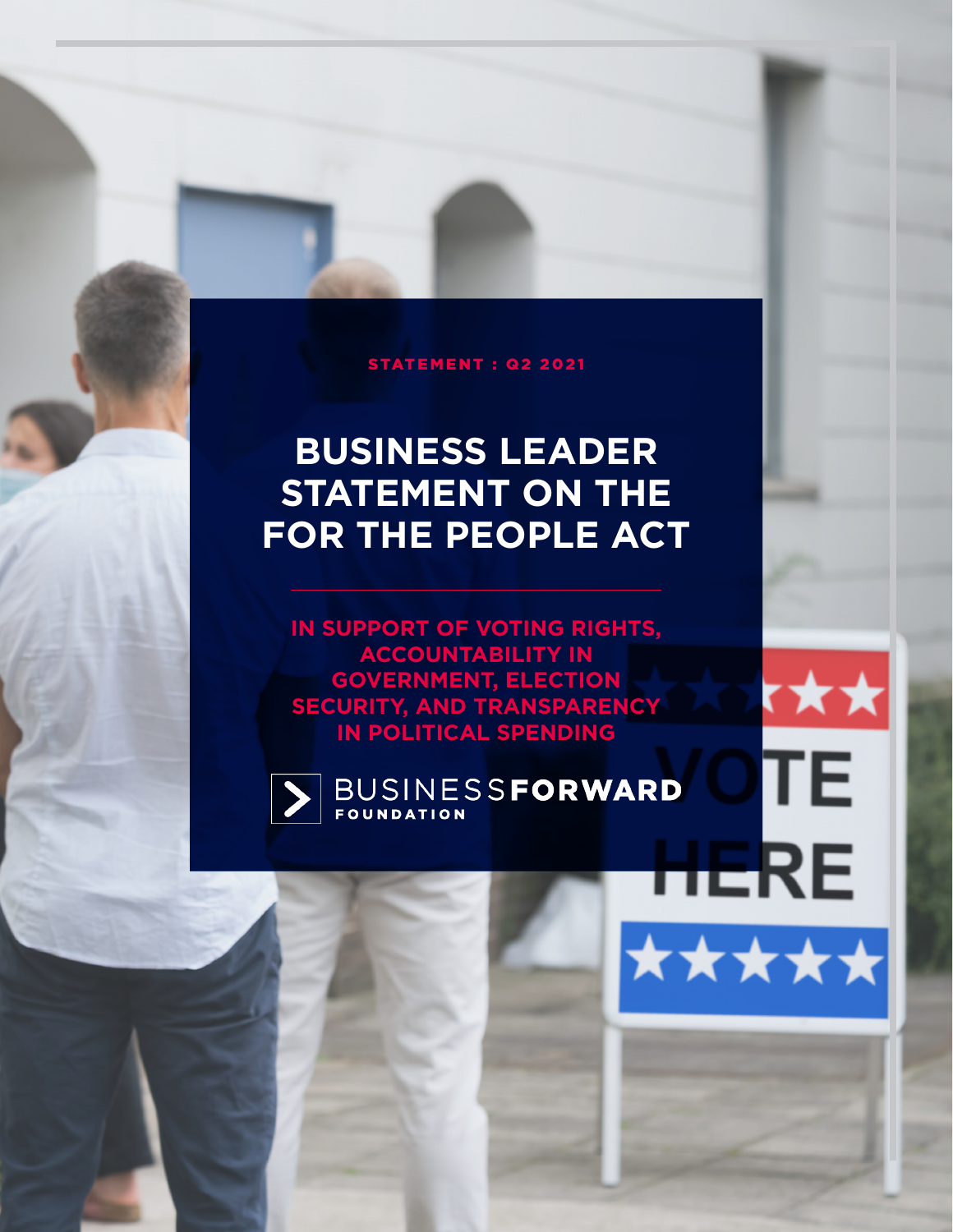# **INTRODUCTION:**

Business Forward Foundation helps local business leaders make the "business case" for climate action, affordable healthcare, immigration reform, diversity and inclusion, sensible tax laws, criminal justice reform, infrastructure investment, and other progrowth reforms. These leaders brief policymakers, work with local media, publish op-eds, submit testimony, advocate online, and organize their communities. We also promote their recommendations through issue briefs, survey reports, training manuals, and podcasts. More than 650 mayors, governors, members of Congress, and senior Administration officials have participated in our briefings.

We asked business leaders across our network to add their name to a statement in support of the *For The People Act*. Hundreds of business leaders responded, and their comments are featured in this statement document.

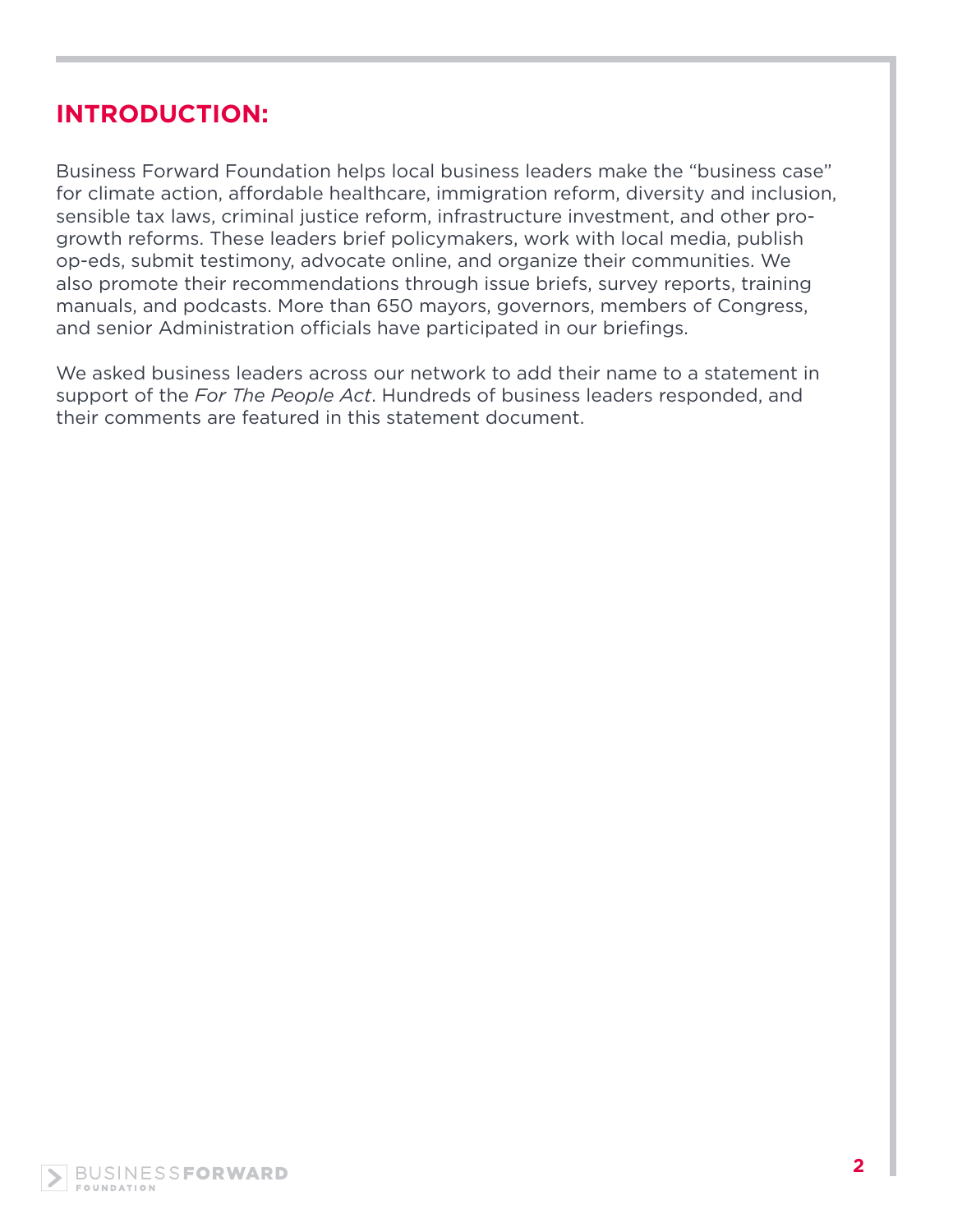#### **STATEMENT:**

We are small business owners, executives, entrepreneurs, and investors from across the United States, and we are writing to urge you to support the *For the People Act*, a set of reforms for protecting and improving American democracy. The bill strengthens voting rights, promotes accountability in government, enhances election security, and increases transparency in political spending.

Rebuilding trust in elections is a critical step toward assuring voters that their votes will count and voices will be heard. Key reforms to democracy would ensure a government that reflects voters' vision to increase local investment, create good jobs, and foster equitable economies. Local business leaders understand what their communities need to achieve these goals.

Americans want a system that works for every voter. For far too long, barriers to voting have undercut the power and representation of Black, Latinx, AAPI, Native Americans and people with disabilities.

As businesses committed to supporting the communities our employees live and work in, we urge Congress to take immediate action.

### **670 BUSINESS LEADERS SIGNED THIS STATEMENT:**

Aaeron Robb, Baltimore, MD Abdul Wahid Khan, Valley Stream, NY Adam Wilczewski, Reston, VA Adina Hamilton, Newburgh, NY Adrian Mitchell, Detroit, MI Agaytha Corbin, Dayton, OH Al Boccio, Amityville, NY Al Liebeskind, Millsboro, DE Al Luque, Philadelphia, PA Alan Baum, West Bloomfield, MI Alexandra Fay von Ary, Brighton, MA Alice Holm, Cloquet, MN Amanda Welch, Dumfries, VA Amen Ra, Grand Prairie, TX Amira Mansour, Irvine, CA Amy Harlib, New York, NY Andrea Glenn, Las Vegas, NV Andrew Mizsak, Bedford, OH Andrew Pearce, Minneapolis, MN

Andrew Sutton, Kingwood, TX Andrew Taylor, Phoenix, AZ Angela Clark, Freeport, IL Angelo Madrigale, Brooklyn, NY Anita Lock, Oberlin, OH Anita Nelam, Columbia, SC Anitra House, Bloomington, IN Ann Marshall, New York, NY Anna Horton, Saint Louis, MO Anne Marie Principe, Cliffside Park, NJ Anthony Daniel, Kernersville, NC Anthony Miller, Buffalo, NY Anthony Paradiso, Montclair, NJ Antonette Raines, Bourbonnais, IL Art Bridge, McMinnville, OR Art Smoker, Mars Hill, NC Ashley Farreny, Pennsauken, NJ B.C. Shelby, Portland, OR Barbara Armstrong-Magwood, Panorama City, CA

Businesses can't plan ahead when there is no transparency or accountability. "

> - KATHIE NORMAN OWNER, KEES, INC. SHEBOYGAN, WI

"

Trust & faith in our system is essential for ethical business practices.

**CHARLES STATHOS**  INVESTOR CHARLOTTESVILLE, VA , , ,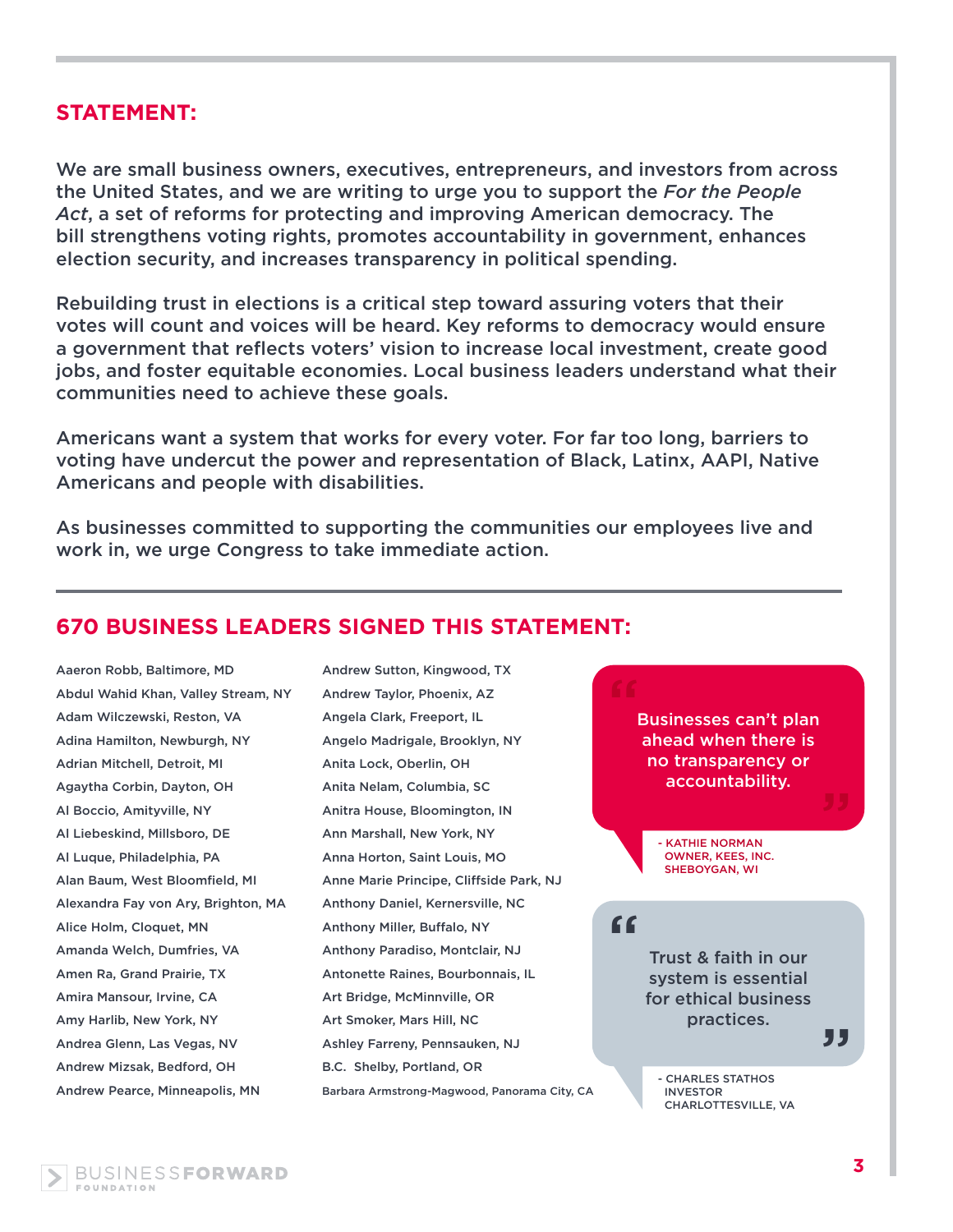Barbara McGee-Turner, Chicago, IL Barry Goodspeed, Jefferson City, TN Barry White, Boston, MA Ben Ruwe, Felton, CA Bernard Markstein, Silver Spring, MD Bert Barry, Saint Louis, MO Beth Gelfond, New York, NY Betty Anne Sayers, Holdrege, NE Betty Moore, Red Oak, TX Bill Kramer, New Lenox, IL Billy Cardenas, Denver, CO Billy Scott, Detroit, MI Bonnie German, Rochester, MI Boyd Wolf, Denver, CO Bradford Clapp, Richardson, TX Brian Colfer, Sterling Heights, MI Brian Lackey, Atoka, OK Brian White, Chicago, IL Brian Wolf, San Diego, CA Bruce Ellinwood, Kaneohe, HI Bruce Rohwer, Paullina, IA Bryan Yeh, Walnut Creek, CA Bryant Gilcrease, Jacksonville, FL Bryce Hansen, Bellevue, WA Bulbul Gupta, Palo Alto, CA Buttons Boggs, Walkerton, VA C. Allen Mullins, Wilkes Barre, PA Cam Krosnof, Wills Point, TX Candace LaPorte, Las Vegas, NV Carl Villella, Coraopolis, PA Carla Behrens, Longmont, CO Carleen Martin, West Des Moines, IA Carlos Nunez, Reseda, CA Carol Berkeley, Boxford, MA Carol Hernandez, Racine, WI Carol Kelley, San Diego, CA Carol King, North Las Vegas, NV Carol Shore, Cincinnati, OH Carolann Jungers, West Palm Beach, FL Carolyn Engel, Mesquite, TX Cassandra Felt, Saint Petersburg, FL

Catherine Foley, Stony Brook, NY Cesar Javier Camara, Hallandale, FL Charlene Eblen, Cedar Falls, IA Charlene Maddox, McDonough, GA Charles Compton, Portola Valley, CA Charles Spivey, Carrollton, VA Charles Stathos, Charlottesville, VA Charles Tyler, Lincoln, CA Chase Davies, Saint Paul, MN Chrisseda Columbus, Atlanta, GA Christopher Bautista, New York, NY Christopher Cleary, Broomfield, CO Christopher Stimson, Akron, OH Christopher Vichiola, Danbury, CT Claudia Gale, Philadelphia, PA Claudio Hidalgo, Cedar Rapids, IA Connie Springer, Cincinnati, OH Curt Herman, Bronson, MI Curtis Baker, Ocean City, NJ Curtis Brown, Tuscon, AZ Curtis Lisle, Altamonte Springs, FL Cyril Crocker, Washington, DC D.K. Weamer, Shawnee, KS Dale Gluck, Berwyn, PA Dan Mostek, Osage, IA Dan Towery, West Lafayette, IN Dana Aberman, Boca Raton, FL Dana Chasin, Washington, DC Dana Coble, Punta Gorda, FL Dana Sanchez, Pine, CO Daniel Huffman, Memphis, TN Daniel Sayre, Kennebunk, ME Danny Wilkerson, Southfield, MI Dante James, Dayton, OH Darcy Skarada, Kelseyville, CA Darha Brofford, Deland, FL Darryl Dixon, Southfield, MI Darryl Horowitt, Fresno, CA Dave Depew, Camino, CA David Balise, Paramus, NJ David Bussabarger, Saint Louis, MO

Democracy will keep and attract the best and most talented people. "<br>" .<br>99

> - JIM CANNON PARTNER, SYSTEM3 ANALYTICS DEERFIELD, NH

The stability of the government is extremely critical to business. " "

> - RONALD BREUER CUTCHOGUE, NY

America is losing its way, disenfranchising people whose voices matter as much as any corporate voices do... We just had fair and safe elections during a deadly pandemic. We're a democracy. Safeguard our ability to remain one.

> - FAYE SHOLITON BEACHWOOD, OH

#### "

The alternative to voting by mail needs to be time off to vote -- but not everyone has jobs where time off to vote is feasible and in urgent situations, I've seen employees foregoing voting. We need to have vote by mail and early voting standardized across states.

"

- JOANNE LADENSON VALLEY VILLAGE, CA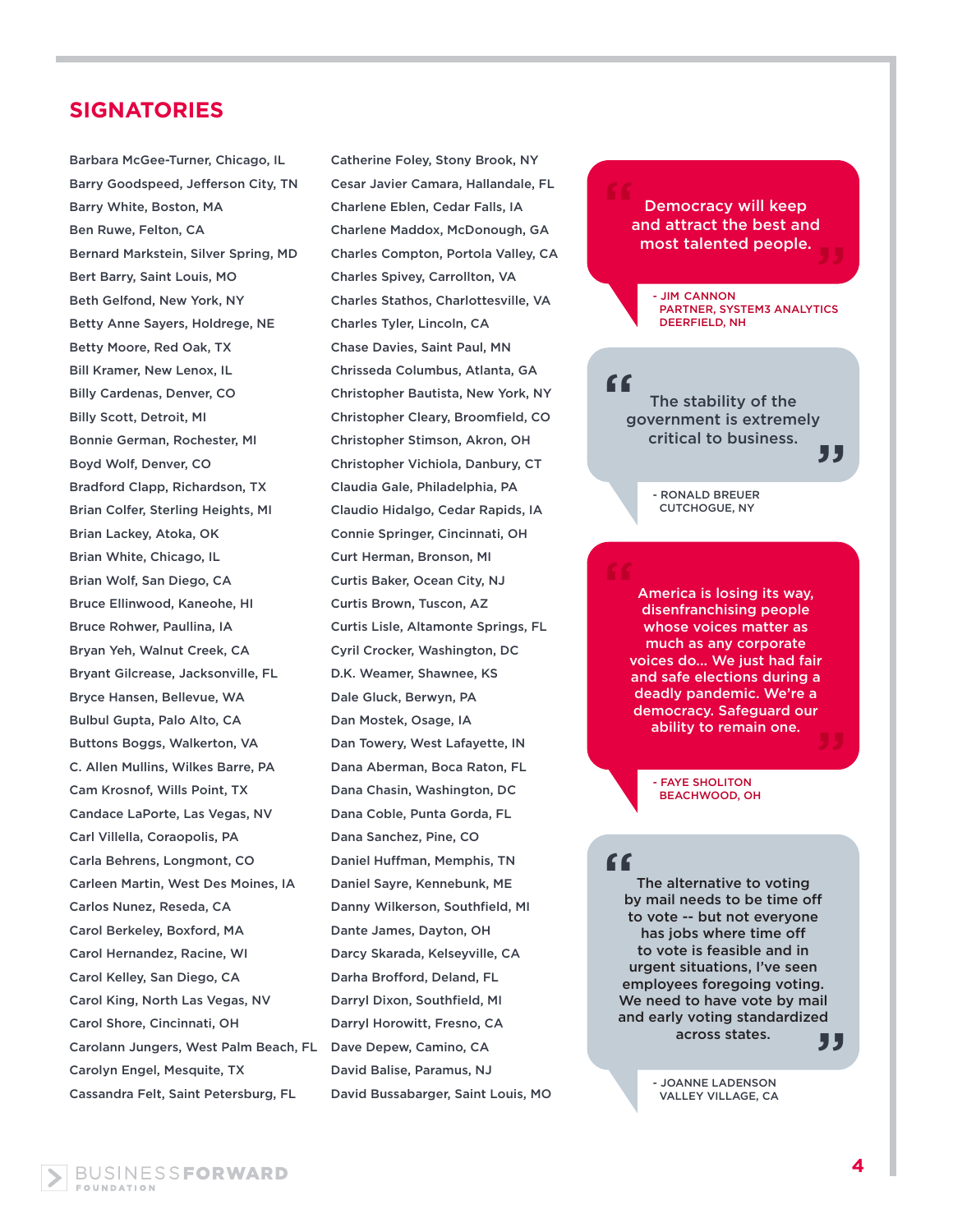David Cotton, Memphis, TN David Dickson, Chicago, IL David Hanna, Crete, IL David Hennig, Denver, CO David Hunter, Lynn, MA David Jarvis, Wyoming, MI David Jebousek, Seattle, WA David Kersten, Sebring, OH David Kunhardt, Corte Madera, CA David Schiesl, Tonasket, WA David Ulibarri, Chicago, IL Dawn Berry-Nath, Plattsmouth, NE Dawn Broadbent, Colorado Springs, CO Dawn Meyer, Long Beach, CA Dawne Santopietro, Macedon, NY Debbie Lehwalder, Grants Pass, OR Deborah Genovesi, Grafton, MA Deborah Voves, Anchorage, AK Debra Lane, Fort Bragg, CA Debra Quade, Douglas, MI Debra Vogler, Palm Desert, CA Delano Wilson, Shreveport, LA Delia Cooke, Fort Lauderdale, FL Dennis Boesiger, Lincoln, NE Dev Mazumdar, Los Angeles, CA Diana Moon, Denver, CO Ditra Walsh, New York, NY DoEllen MB Boudouin-McKey, Bogalusa, LA Dogan Ozkan, Fairbanks, AK Dolores Zieser, Dubuque, IA Dominic Lyon, Upper Marlboro, MD Don Barth, Ashland, VA Don Wleklinski, Terre Haute, IN Donald Marette, Chevy Chase, MD Donna Olsen, Grand Forks, ND Doris Culver, Somers, IA Dorothy Melone, Anaheim, CA Dorrie Vukich, Azusa, CA Doug Spurlin, Fayetteville, AR Douglas Jackson, Seattle, WA Douglas Kidd, Toledo, OH

Douglas Wilson, Little Deer Isle, ME Dr. Karen Wills, Minneapolis, MN Dwight Walls, Plainview, TX Dyann Berndt, Berwyn, IL Dylan Whisman, Newbury Park, CA Earle B. Higgins Sr., Southfield, MI Ed Miller, Sparks, NV Eddie Virella, Norwich, CT Edith Ezeani, Silver Spring, MD Edith Ogella, Santa Barbara, CA Edward Laurson, Denver, CO Edward Reichman, West Orange, NJ Edward S. Garcia Jr., Miami, FL Edward Slack, Glenside, PA Edward Sullivan, San Francisco, CA Eileen Halladay, Sedona, AZ Ekpenyong Bassey, Rowlett, TX Elaine Furman, Jacksonville, FL Eleanor Biederman, Plattsmouth, NE Elizabeth Benyi, Calumet, MI Elizabeth Butler, Henderson, KY Elizabeth Huber, Los Angeles, CA Elizabeth Patterson, San Antonio, TX Elizabeth Petersen, Chesterfield, MO Elizabeth Roberts, Chicago, IL Ellen Boyle, North Chatham, NY Ellen Larson, Corvallis, OR Ellen Orf, Albers, IL Ellen Poist, Philadelphia, PA Ellen Segal, Toluca Lake, CA Ellen Shaffer, San Francisco, CA Elliot Pierce, Albuquerque, NM Enid Branscum, Norman, OK Eric Dailey, Fishers, IN Eric Schwartz, Santa Barbara, CA Eric Wollscheid, Countryside, IL Ernest B. Gibbons Jr., Newport, RI Ernest Bennett, Montesano, WA Eva Maile Ichkhanian, Saint Paul, MN Faye Sholiton, Beachwood, OH Fitzhugh Shaw, Louisville, CO

Special interests continually attempt to undermine the best interests of the U.S.

- BRADFORD CLAPP INVESTOR RICHARDSON, TX

A stronger, more responsive democracy makes our economy run smarter and stronger. More opportunity means more clients, more business, more profit. " ,,

> - SACHIN CHHEDA PARTNER, NATION CONSULTING MILWAUKEE, WI

Voting needs to be made easier for all people to be able to exercise their right.

- KRISTIN EMERSON EVENT PROJECT COORDINATOR, EMERSON CONSULTING SAINT PAUL, MN

#### "

Every voter has the right to choose who they want to represent them on issues that they feel are important and best for their community. , ,

- CHRISSEDA COLUMBUS CEO/FACILITY DIRECTOR, CCME TRAINING SERVICE ATLANTA, GA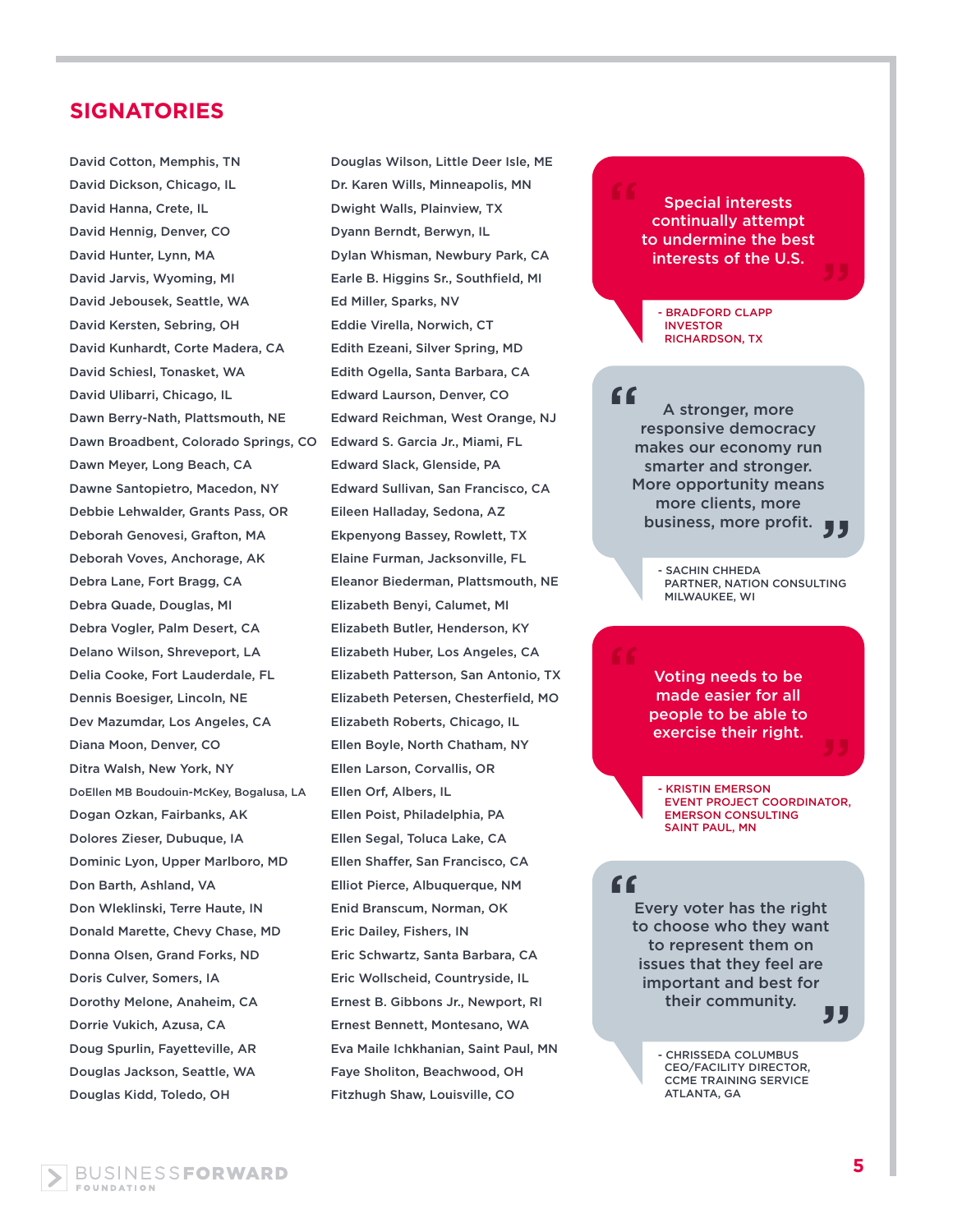Florence Steichen, Saint Paul, MN Fouché Sheppard, Charleston, SC Frances Mulroy, Goffstown, NH Frances Recca, Netcong, NJ Franco Calvo, Hallandale, FL Frank Atuahene, Statesboro, GA Frank George, Charlotte, NC Fredric Salstrom, Saint Mary of the Woods, IN Fritz-Gerald Delice, Dacula, GA Gail Bermingham, Lancaster, MA Gail Laurson, Denver, CO Garland Gobble, Arlington, VA Garland Ward, Orlando, FL Garret Frey, Cedar Rapids, IA Gary T. Furino Sr., Tazewell, TN Gayland Taylor, Mansfield, TX Gayle Brown, Fredericksburg, VA Gayle M. Fout, Shell Knob, MO George Chernetz, Butler, NJ George Contis, Saline, MI George Lynch, Castaic, CA George Manos, Davenport, FL Gerald Slater, Milwaukee, WI Geralyn Leannah, Sheboygan, WI Gerri Detweiler, Sarasota, FL Gerry Bundle, Cassopolis, MI Gerry Milliken, Cottonwood, AZ Giacinta Talarico, Jersey City, NJ Gilbert Julian, Plainville, CT Gilbert Rivera, Espanola, NM Gina Bates, Apple Creek, OH Girma Tafesse, Aquebogue, NY Glen Popple, Waterford, WI Glenda Staten, Statesville, NC Greta Aul, Lancaster, PA Gretchen Zeiger-May, Shallotte, NC Gwendolyn Pearl, Kansas City, KS Hal Pillinger, Port Chester, NY Harry Knabe, Washington, DC Herb Caesar, Englewood, NJ Herman Whiterabbit, Madison, WI

Hernán de Béky, Woodland Hills, CA Hugh Campbell, Union, NJ Hugh Gibbons, Saint Joseph, MI Irma Rey, Miami, FL J.B. Ciesielski, Dunedin, FL Jacintha Knapp, Rancho Palos Verdes, CA Jack Hardman, Great Falls, VA Jack Jeffers, Oneida, TN Jacqueline Gonzales, Houston, TX Jacqueline Stratton, Trinidad, CA Jamal Donaldson Briggs, Charlotte, NC James Jachimiak, Franklin, IN James Katzen, Las Vegas, NV James Kent, Denver, CO James Lin, La Jolla, CA James Mosteller, Royal Oak, MI James Sargent, Lawrenceburg, KY James Schmitt, Indian Mound, TN Jan Van Kort, Coos Bay, OR Jane LaLone, Poughkeepsie, NY Janelle Bowen, Sparks, NV Janet Cunningham, Cheyenne, WY Janet Meyer, Kingston, TN Jarrett Cloud, Morris Plains, NJ Jasmine Kemp, Indianapolis, IN Jason Cuevas, Pembroke Pines, FL Jay Silver, Sugar Land, TX Jean Cameron, College Station, TX Jean Hackney, Philadelphia, PA Jean McGlynn, Skaneateles, NY Jeanne Fuller, San Antonio, TX Jeff Furman, Ithaca, NY Jeff Schumann, De Forest, WI Jen Cranne, Valencia, CA Jennifer Kennedy, Kerman, CA Jennifer Rials, Savage, MN Jeremy Baptist, Overland Park, KS Jeremy Thompson, Laredo, TX Jermal Clinkscales, Mount Laurel, NJ Jessica Wasserman, Washington, DC Jill Morin, Milwaukee, WI

#### The For the People Act will limit the dark money that is flooding politics today, and that is good for all of the people in the U.S.

- ANITRA HOUSE, BLOOMINGTON, IN

#### "

I want to be certain that my patients, people with disabilities and chronic health conditions, and their families, have access to free and fair elections. I want to know that their voices and views count with elected representatives who put each individual voter first, without undue, hidden influence from corporations or lobbyists. "

> - DR. KAREN WILLS MINNEAPOLIS, MN

Election accessibility, security and transparency benefit all Americans.

> - ROBERT HAKES JR. KINGSLAND, GA

## "

SME businesses feel that the buying of access puts them at a disadvantage. Corruption or perception of it prevents merit entrepreneurs from participating in the economy.

"

- JESSICA WASSERMAN PARTNER, WASSERMANROWE WASHINGTON, DC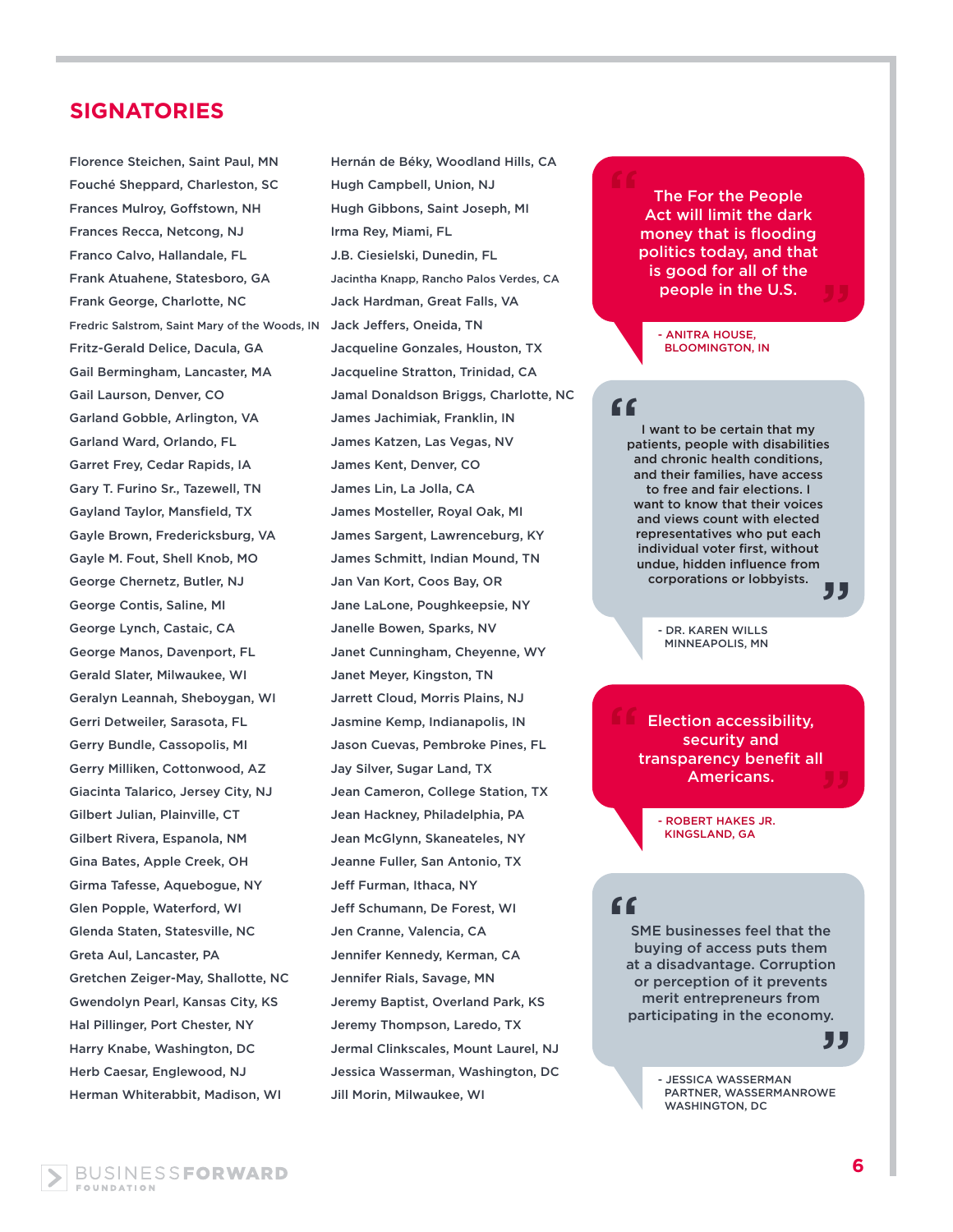Jim Anthis, Edmond, OK Jim Cannon, Deerfield, NH Jim Hock, Arlington, VA Jim Webster, Arlington, VA Jo Ann Rozmarenowski, Denmark, WI Joan Gonwa, Iowa City, IA Joan Michelson, Alexandria, VA Joan Walker, Sargentville, ME Joanne Gates, Peterborough, NH Joanne Ladenson, Valley Village, CA John Ashley, Charlottesville, VA John Ballard, Carrollton, TX John Barnes, Fort Worth, TX John Cameron, West Bend, WI John Cavanaugh, Columbus, OH John Courts, La Grange, IL John Duffy, Hatboro, PA John Gonzales, San Antonio, TX John Long, Buffalo, NY John O'Connor, Santa Fe, NM John Poppe, Coupeville, WA John Roberts, Melbourne, FL John Rokas, Eastpointe, MI John Sierra, Erie, CO John Stonecipher, Prescott, AZ John Wilga, Hasbrouck Heights, NJ John-Michael Ramirez, Johnston, RI Jon Bruss, Grand Rapids, MI Jonathan Gigear, Columbia, SC Jonathan Nebel, Omaha, NE Jorge M. El Koury Francisco, San Juan, PR Jose Rodriguez, Newark, NJ Joseph Buccilli, Sicklerville, NJ Joseph Conmy, Wellington, FL Joseph Pretto, Dawsonville, GA Joseph Tyler, Detroit, MI Joshua Wise, Santa Cruz, CA Joy Huffine, Edmonds, WA Joyce Heyn, Poway, CA Joyce Nelson, Miami, FL Joyce Skillman, Newtown, PA

Joyce Trumpet, Lake Elsinore, CA Juan Hindo, Chicago, IL Judi Calvi, Holiday, FL Judith Anderson, San Luis Obispo, CA Judith Jacobson, Potomac, MD Judith Ritenburgh, Trapper Creek, AK Julie Alexandra Mounts, Shelton, WA Julie Horwin, Scottsdale, AZ Julie Jolley, Laguna Beach, CA Justin Truong, San Francisco, CA Jynel Young, Laguna Beach, CA K. Cronin, Paramus, NJ Kami Hinger, Denver, CO Karen Agee, Haymarket, VA Karen Kade, Venice, FL Karen Moscato, Bullhead City, AZ Karen Stickney, Lewiston, ME Karen Timmons Brown, Marion, IL Karl Burniston, Katy, TX Karla Zemler, Richardson, TX Kas White, Scottsdale, AZ Kathie Norman, Sheboygan, WI Kathleen Allen, Seattle, WA Keith Crawford, Saint Louis, MO Keith Dames, New York, NY Keith Davenport, Lexington, NC Keith Runion, Little Rock, AR Kellie Murphy, Salinas, CA Ken Box, Austin, TX Ken Brinnick, New Gloucester, ME Kenneth Kyles, Marietta, GA Kent McGill, Lakeview, NC Kerri Norris, Alexandria, VA Kerrie Mckeough, Glenview, IL Kerry Warren-Couch, Mascoutah, IL Kevin Little, Butler, IN Kiersten Schilk, Feasterville Trevose, PA Kirk Misaka, Orinda, CA Klaus Gruner, Port Saint Lucie, FL Kristin Emerson, Saint Paul, MN Kristine Winnicki, Chester, VT

#### Increased transparency around political donations provides a more level

playing field for businesses and more accountability all around.

> - JUAN HINDO PROGRAM MANAGER, IBM CHICAGO, IL

#### "

"

We need to do everything we can to involve everyone and ensure people meet their potential. To do otherwise wastes human capital, a critical resource for economic growth... <sub>"</sub><br>JJ

> - DAVID DICKSON PARTNER, CROSSROADS RMC CHICAGO, IL

A thriving economy depends on an orderly, functioning democracy.

- JON BRUSS HEALTH CARE ADMINISTRATOR GRAND RAPIDS, MI

Stronger voting rights are ff<br>Stronger voting rights are<br>essential to my small business. It strengthens my voice as a small business owner and voter who cannot afford to make big political contributions in order to be heard.

"

- CARL VILLELLA PRESIDENT, ACCEPTANCE LEASING AND FINANCING SERVICE, INC. CORAOPOLIS, PA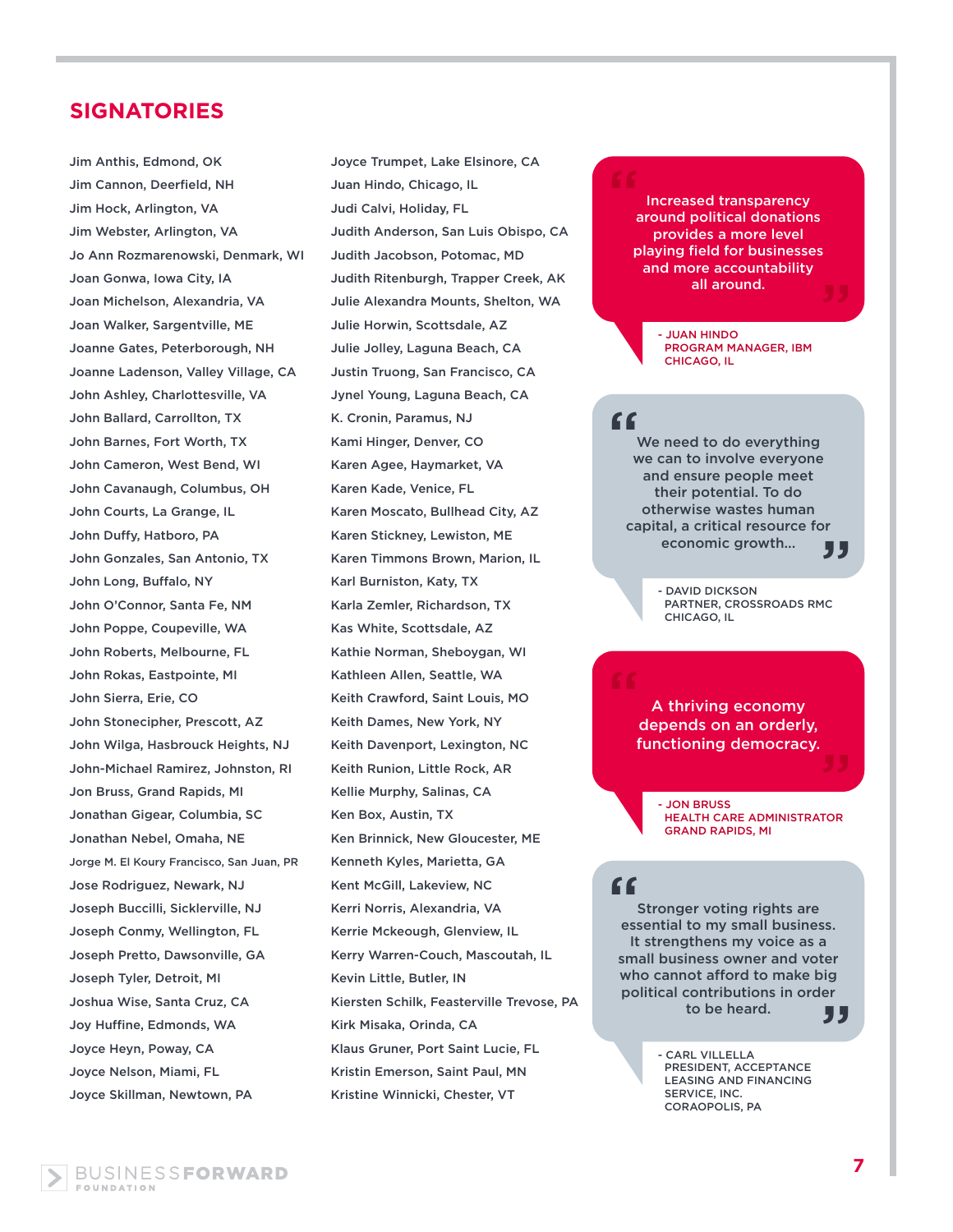Kristins Martinsson, Brooklyn, NY Kristyn Reid, Choctaw, OK Laura Bruton, Dallas, TX Laura Dawson, Castle Hayne, NC Laura Rowlson, White Lake, MI Laura Wendel, Deerfield, IL Laurie Sterling, Port Orchard, WA Leah Heard, Wyandotte, MI Leah Helmer, Medford, NY Lee Harden, Myrtle Beach, SC Lee LePore, Bennington, VT Lee Rich, Sandusky, MI Leigh Emerson Smith, Miami, FL Lenore Sivulich, New Gloucester, ME Leo Souto, Orlando, FL Lesa Babb, Chapel Hill, NC Leslie Talbot, New York, NY Lezlie Ringland, Broomfield, CO Liam Diephuis, Holland, MI Linda Burnett, Wilmington, DE Linda Collins, Scottsdale, AZ Linda Evans Dawkins, Los Angeles, CA Linda Perrigoue, Redington Beach, FL Lisa Hyde, Tampa, FL Lisa Morris, Onalaska, WI Lois Reid, Salt Lake City, UT Loren Hagen, Long Beach, CA Lori Siver, Ilion, NY Lori Wahila, Endicott, NY Lou Busey, Candler, NC Lucille Flores, Milwaukee, WI Luke Adams, Washington, DC Luke Goetting, Austin, TX Lynnette Myland, Absecon, NJ Mabel Domenech, Miami, FL Marcia Silverstein, Fort Collins, CO Margaret Dukes, Minneapolis, MN Margarita Flener, Sinton, TX Maria Bellaflores, Homestead, FL Marian Taylor, Glendale, AZ Marie Sandra Hunter, Concord, CA

Marie Venner, Littleton, CO Mariguax Childs, Minneapolis, MN Marilyn Cross, Irvine, CA Marilyn Griffiths, San Jose, CA Marilyn Lee, Florence, AL Marina Ardovino, El Paso, TX Marion Sodnik, Milwaukee, WI Marita Begley, Glen Ridge, NJ Mark Glasser, Los Angeles, CA Mark Peterson, Easthampton, MA Mark Terranova, Algonquin, IL Martha Jane Ripple, Great Falls, VA Mary Anne Fulton, Savannah, GA Mary Balding, Stateline, NV Mary Bradshaw, Tucson, AZ Mary Carroll Grimes, Canonsburg, PA Mary Grace Barrios, Los Angeles, CA Mary Kazanowski, Bedford, NH Mary Mulcahy, Greenport, NY Mary O'Neill, Presque Isle, MI Matt Erskine, Arlington, VA Matthew Frizzell, Independence, MO Maureen Wheeler, Silver Spring, MD Max Burg, Chicago, IL Max Kaufmann, Eddington, ME Meko McCarthy, Charlotte, NC Meldon Battin, Paola, KS Melissa Ferriell, Lady Lake, FL Melvin Poindexter, Watertown, MA Michael Arnold, Windsor, CA Michael Behm, Grand Blanc, MI Michael F. Kolassa, Brooklyn, NY Michael Ford, Frisco, TX Michael Ford, Philadelphia, PA Michael Gresko, Highland Mills, NY Michael Holland, South Saint Paul, MN Michael Kowaleski, Marshfield, MA Michael Mosley, Roselle, IL Michael Reitman, Boynton Beach, FL Michael Ruszczynski, Pasadena, CA Michael Stella, Key West, FL

#### Voting rights ensure representation of all community members, and in this community there are many in poverty and people of color who must be represented. Laws and policies should not go to the highest bidder. "

- SUSAN SHELQUIST BEMIDJI, MN

# "

It is important that a majority vote represents a majority of the people.

"

- ELEANOR BIDERMAN PLATTSMOUTH, NE

I am the founder and CEO of a company that exports to over two dozen countries around the world. The last few years have hurt our stature as a U.S. company, and the emerging voter suppression is a potential death blow...

- SKI MILBURN EXECUTIVE, VAIREX AIR SYSTEMS BOULDER, CO

Currently the largest corporations are given a large and overwhelming voice and benefit, prioritizing their growth and profit over all public good. For democracy to survive, this needs to be changed. " , , ,

> - MARIE VENNER CO-CHAIR, BUSINESSES FOR A LIVABLE CLIMATE LITTLETON, CO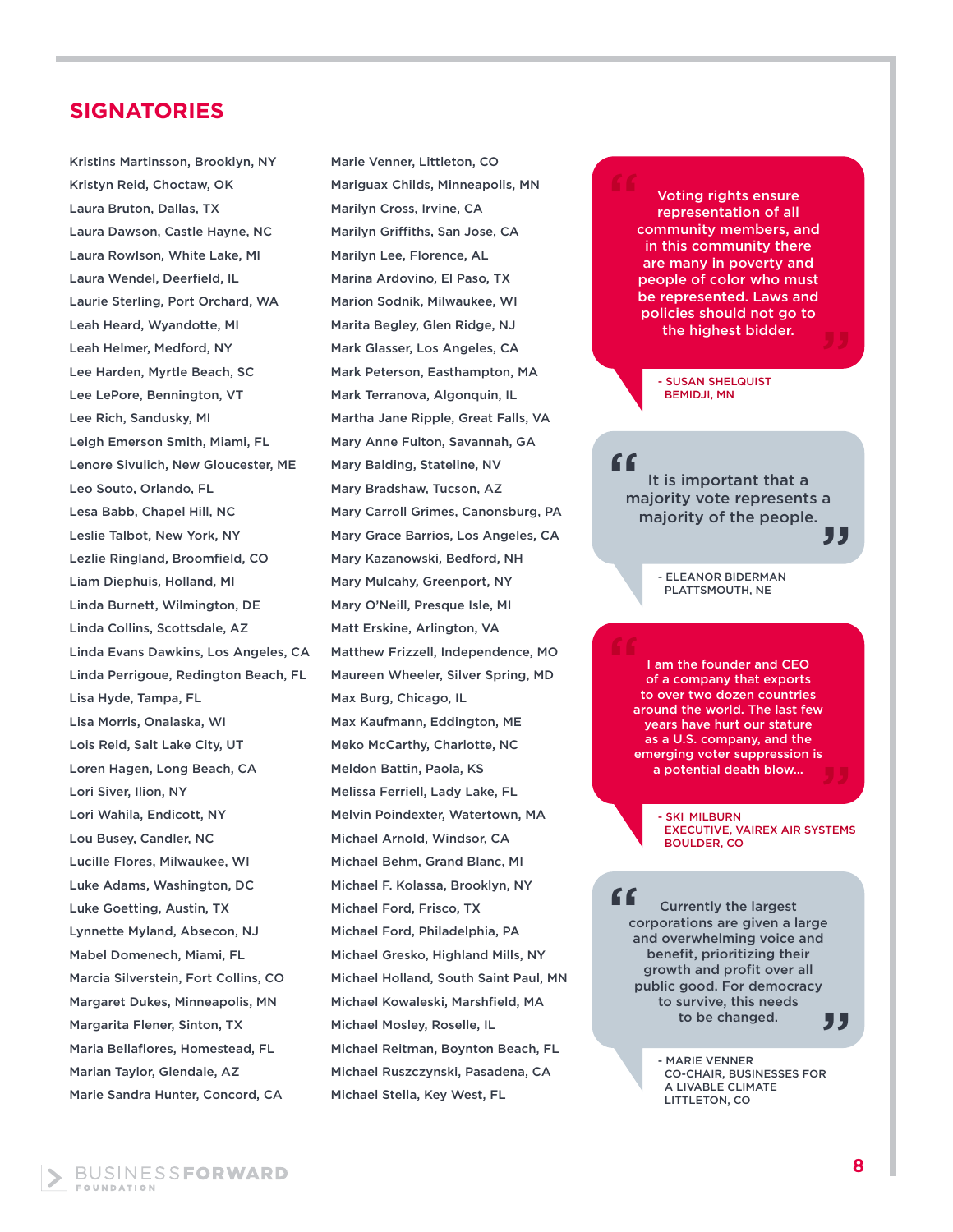Michael Tate, Milwaukee, WI Michael Zuckerman, Philadelphia, PA Michele Nihipali, Hauula, HI Michelene-Mychel Manion, Port Orchard, WA Michelle Alden, Dallas, TX Michelle Dean, Lynnwood, WA Michelle Winkel, Pompano Beach, FL Mike Coble, Punta Gorda, FL Mimi Pierre Johnson, Elmont, NY Miriam Baum, Rancho Cucamonga, CA Monica Stuhlreyer, Monroe, MI Nancy Hoffman, Sparks, NV Naomi Buckwalter, El Cajon, CA Nasiru T., Pilot Grove, IA Nathan Horton, Louisville, KY Nedra Eldridge, Phoenix, AZ Nevena Trajkov, Miami, FL Nicholas Arjoon, Melbourne, FL Nick Cox, Emerson, GA Nicolina Contardo, Trenton, NJ Nondas Moreno, Columbus, OH Norma Nish, Lansdale, PA Norman Strickland, Brunswick, GA Olivia vonNieda, Ephrata, PA Osdir Pereira, Hyannis, MA Pamela Coker, Pueblo, CO Pamela Holt, San Diego, CA Pamela Martin, Fenton, MI Pamela Roach, Jersey City, NJ Pasqualeò Cirillo, Moodus, CT Pat Rossman, Elk River, MN Patricia DeLuca, Nokomis, FL Patricia Depew, Pasadena, CA Patricia Dicoste, Bellaire, TX Patricia Etter, Vista, CA Patricia Guthrie, Chalfont, PA Patricia Jenkins, Ocoee, FL Patricia Mack, Ocala, FL Patricia Pardun, Marine on Saint Croix, MN Patricia Simmons, Bozeman, MT Patricia Willis, Allen, TX

Patrick Herndon, Helotes, TX Paul Hurd, Nashville, TN Paul Sawyer, Dallas, TX Paul Schmidt, Dallas, TX Paul Sotkiewicz, Gainesville, FL Pauletta Johnson, North Wales, PA Paulette Jarvey, Canby, OR Pearl Holloway, Warwick, RI Peng Cheng, Woodcliff Lake, NJ Penny Rodriguez, Decatur, GA Pete Sandifer, Montgomery, AL Peter Brady, Pasadena, CA Peter Monie, San Antonio, TX Peter Smith-Larsen, Provo, UT Philip Davis, Zebulon, NC Philip J Hyun, Helmetta, NJ Phyllis Burright, Dallas, TX Phyllis OBrien, Irvington, VA Prima Nwachukwu, Bellaire, TX Priscilla Ejimofor, Jacksonville, FL R.P. Wacks, Minneapolis, MN R.S. Ryan, Edgerton, WI Raed Sbeit, Irving, TX Rage Ali, Saint Paul, MN Raj Subramanian, San Mateo, CA Ralph Ibarra, Algona, WA Ramesh Sheth, Batavia, IL Randolph Willoby, Webster, TX Randy Forinash, Ida Grove, IA Ray Diaz, Orange Park, FL Raymond Berrios, Riverhead, NY Rebecca Smith, Kansas City, MO Rebecca Thompson, Malo, WA Rebecca Uber, McDonough, GA Reed Fenton, Lake Balboa, CA Reginald McDade, Ankeny, IA Richard Boersema, Clarkston, MI Richard Bowie, Edmonds, WA Richard Camp, San Bernardino, CA Richard Han, Ann Arbor, MI Richard Metayer, Mystic, CT

#### I work for a nonprofit that serves low-income working families. They do not always have the ability to get to the polls because of work hours, transportation or lack of child care.

- KERRIE MCKEOUGH GLENVIEW, IL

#### "

Political favors should not be sold to the highest bidder. Right now in America every political policy is supported by rich people and corporations. The average American has very little influence over what happens within our country. "

> - JUDITH RITENBURGH OWNER/MANAGER, GROUP FOSTER HOME TRAPPER CREEK, AK

Our local economy is dependent on shift workers & service industry workers... Since it is often difficult for these important workers to vote within the confines of Election Day hours, the expansion of early & mail in voting has improved voter turnout for Indepents, Democrats and Republicans equally... this law will ensure the most comprehensive approach to ensure that opportunity is afforded to every eligible voter. "

> - TRACY CONARD ARTISTIC DIRECTOR, ROUSS THEATRE AND CENTER FOR THE ARTS EDINBURG, VA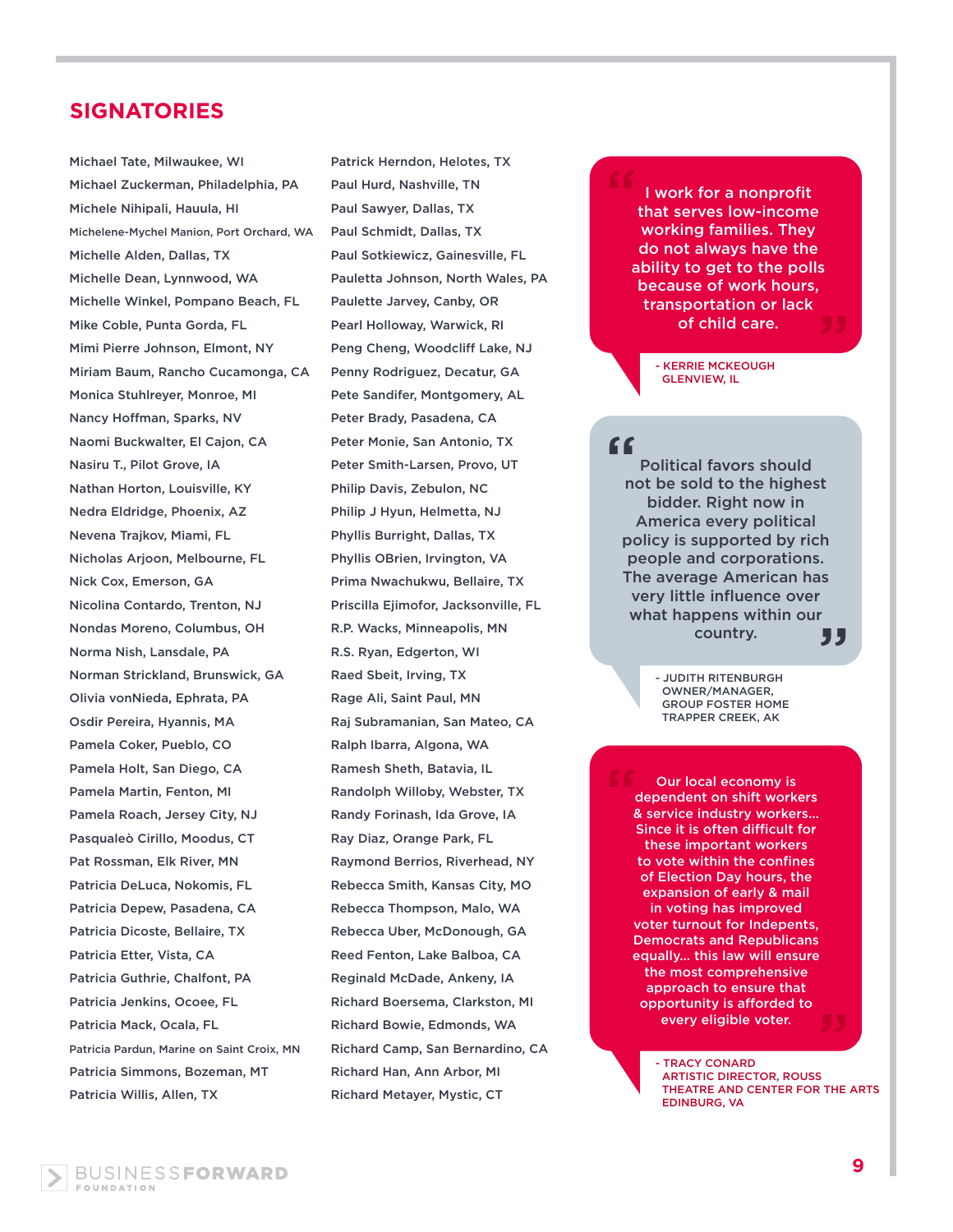Richard Stoff, Columbus, OH Richard Wall, Richmond, TX Richard Weiner, Kent, OH Rick Petershack, Madison, WI Ritu Chattree, New York, NY Rob Seltzer, Malibu, CA Robert Chester, New York, NY Robert Conner, Big Bear City, CA Robert Goltz, Hollywood, FL Robert Goos, Colorado City, CO Robert Hakes Jr., Kingsland, GA Robert McManimon-Moe, La Crosse, WI Robert Payne, Roseville, MI Robert Schiffer, Chevy Chase, MD Robert Smith, Great Falls, VA Robert Smith, York, PA Robert Snow, Broken Arrow, OK Robert Woll, Bedford, MA Roberta Kelley, Seattle, WA Robin Lorentzen, Caldwell, ID Robynne Limoges, Redwood Falls, MN Rod Rossignol, Largo, FL Rodney Corntassel, Missoula, MT Rogelio Garcia, Las Vegas, NV Rogelio Landin, Wellington, FL Roman Fruth, San Antonio, TX Ronald Breuer, Cutchogue, NY Ronald Carlson, Lanham, MD Ronald M Hyman, Green Cove Springs, FL Ronald Posner, Chagrin Falls, OH Ronald Wilkison, Saint Charles, MO Rosalyn Ryan, Arlington Heights, IL Rose Reeder, Lock Haven, PA Rose Switzer, Mesa, AZ Rose Yore, Battle Creek, MI Ruben Miller, Sterling Heights, MI Rupert Scofield, Bethesda, MD Russ Zielger, Downers Grove, IL Ruth Holloway, Maryville, TN Ruth Roberts, Irwin, PA Ruth Sawyer, New Smyrna Beach, FL

S. Ellish, Forest Hills, NY Sachin Chheda, Milwaukee, WI Saeid Kamalpour, Wexford, PA Sally Spelbring, Lawrenceville, GA Samantha Mucha, Brookpark, OH Sandy Draus, Phoenix, AZ Sandy Rhein, Metairie, LA Santanu Borah, Florence, AL Sara Buchanan, Smyrna, GA Scott Mooney, Newton, NJ Scott Purlee, Edgerton, WI Scott Urbanowski, Grand Rapids, MI Sean Logan, Lisbon, OH Sengrithey Pich, Brunswick, OH Shara Coles, Bellevue, NE Shari Quinn-Harshbarger, Colorado City, CO Sheila Shane, Huntington Beach, CA Sheila Smith, Sarasota, FL Sheldon Ziegler, Saint Paul, MN Sheri Sims, Saint Louis, MO Sherril Gary, Jonesboro, GA Sherry Williams, Bay City, TX Shirley Walker, New Cumberland, PA Singgih Tan, San Jose, CA Ski Milburn, Boulder, CO Sonia Moin, New York, NY Sonia Reines, Valley Cottage, NY Sonya Hopson, Bowie, MD Sonya Wilson, Shreveport, LA Stan Barg, Vienna, VA Stan Barnes, Mercer Island, WA Stephanie R. Leeding, Doniphan, NE Stephen Crilly, Palm Bay, FL Stephen Sachs, Albuquerque, NM Stephen Wyman, Georgetown, TX Steven Askin, Bradenton, FL Sue Overton, Chesapeake, VA Sue Sharp, Sebring, FL Sue-Rita Goldstein, Delray Beach, FL Susan Babbitt, Philadelphia, PA Susan Fisher, Plymouth, MI

#### $C<sub>C</sub>$

Our healthcare providers serve economically disadvantaged populations whose voices are critical to a properly functioning democracy... Without their participation, their needs will go unmet and misunderstood and ultimately require greater expenditures by the eater expenditures by the<br>state on social services.

> - RITU CHATTREE CEO, COMMUNITY BEHAVIORAL HEALTH CENTER NEW YORK, NY

I believe increased transparency about political processes and protection of voting rights for our citizens will help to reduce the disharmony currently in our country. This can only act to improve conditions for small businesses, such as mine, to have a brighter future and a broader market appeal. " ı<br>99

> **CURTIS LISLE**  CONSULTANT, KNOWLEDGEVIS LLC. ALTAMONTE SPRINGS, FL

### "

This legislation supports an environment of greater innovation, stronger business starts and more consistent business success in rural and urban areas.

, ,

- R.P. WACKS CEO, MICROBUSINESS STRATEGIES MINNEAPOLIS, MN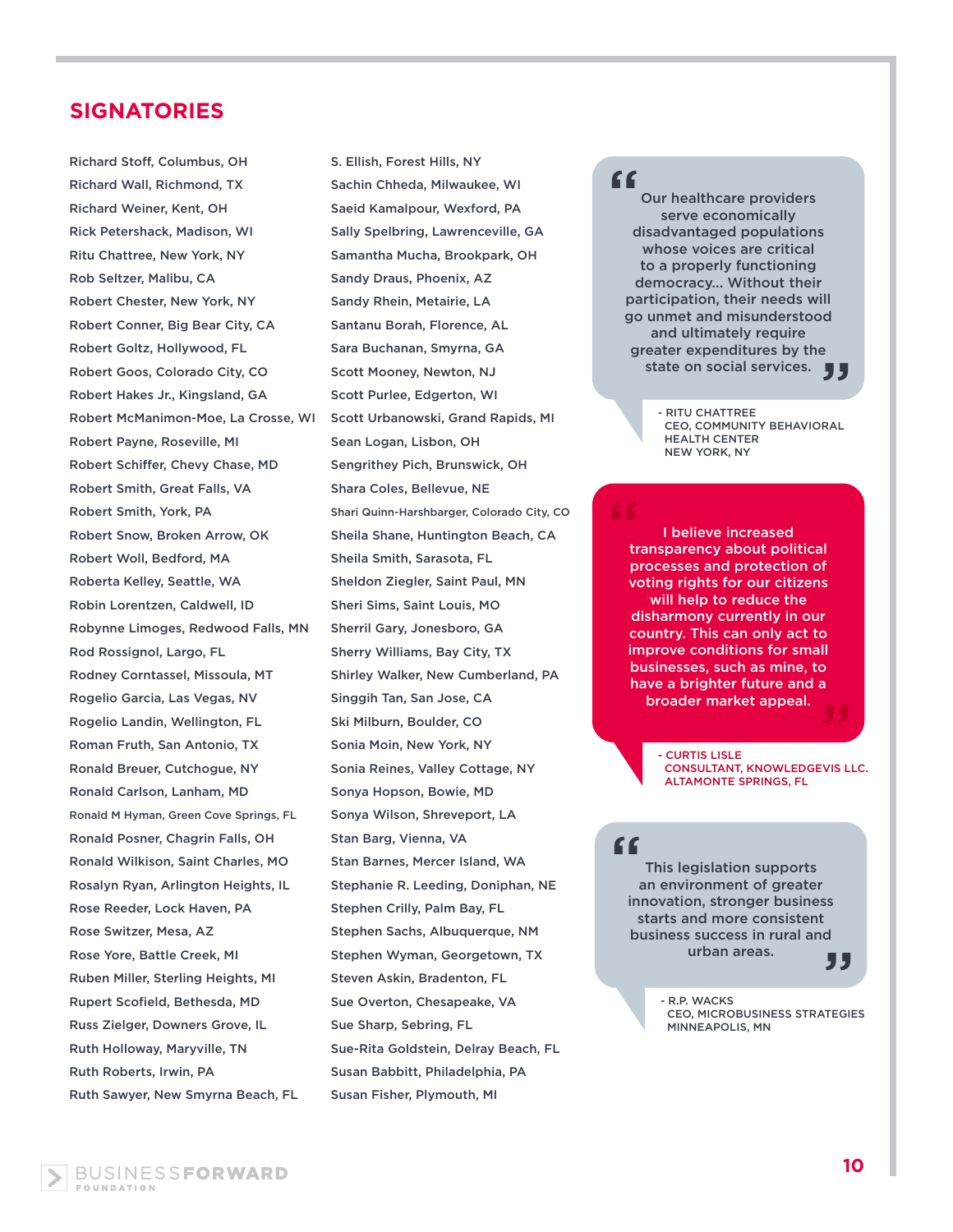Susan Jones, Detroit, MI Susan M. Duke, Sanford, NC Susan Pohl, Clive, IA Susan Reithel, Alma, MI Susan Shelquist, Bemidji, MN Suzanne Clark, Binghamton, NY Suzanne Kirby, Sag Harbor, NY Tamara Pena, New York, NY Tammy Judd Jenny, Sitka, AK Tanya Roberts, Vashon, WA Terence Goodman, Park City, UT Terrie Williams, Vidor, TX Terry Sloan, Albuquerque, NM Theresa Blumfelder, Las Vegas, NV Theresa Bradbury, Marlin, TX Theresa Kurz, Dallas, TX Thom Neighbors, Long Beach, CA Thomas Dickerson, Covington, TN Tiffany Naiman, Saratoga, CA Tim Simmons, Fairfax, VA Timothy Albanese, Denville, NJ Timothy Broas, Washington, DC Timothy Evans, Washington, DC Tod Davenport, Austin, TX Tom Pipal, Parker, CO Tonya Stiffler, Seattle, WA Tracy Conard, Edinburg, VA Tracy Mitchusson, Henderson, NV Tyra Carter, Raleigh, NC V. Evan, Chicago, IL Val Muchowski, Philo, CA Valerie Paul, Newport, RI Vanessa Lester, Mango, FL Vernon Berger, Austin, TX Veronica Alleyne, Rochester, NY Victor C. Ruch, Lykens, PA Victor Patane, Fort Lauderdale, FL Vinita Bhaskar, Cambridge, MA Virginia Landgreen, Eugene, OR Wanda Caliman, Pembroke Pines, FL Wayne Ott, Orbisonia, PA

Wen Tsui, Milpitas, CA Wendy Baruch, Loris, SC Wendy Jameson, Phoenix, AZ Wendy Joffe, Miami, FL Wendy McCabe, Fort Myers, FL Will Godfrey, Albany, OR Willard Goad, Thornton, CO William Deng, Aberdeen, SD William Insley, Tacoma, WA William Smith, New York, NY William Wade, Menomonee Falls, WI Willis Weymon, Holland, MI Yvonne Styles, Los Angeles, CA Zachary Curtis, Fishers, IN Zemedeneh Negatu, Mc Lean, VA Zoran Simic, Hempstead, NY

#### "

Strengthening the right of citizens to vote will empower them in all aspects of their lives. They will know their perspective and opinions matter. This recognition will carry over into the workplace. Employees will be more empowered to contribute to innovation when they see how they matter to how this country is run. "

> - PAMELA ROACH CEO, BREAKTHROUGH MARKETING TECHNOLOGY JERSEY CITY, NJ

With huge, wealthy corporations able to 'buy' Congresspeople and Senators, who then are beholden to these donors... small businesses pay a very high price by being excluded in having a say in how this country is governed...

> - PATRICIA GUTHRIE OWNER, GUTHRIE & LARASON CHALFONT, PA